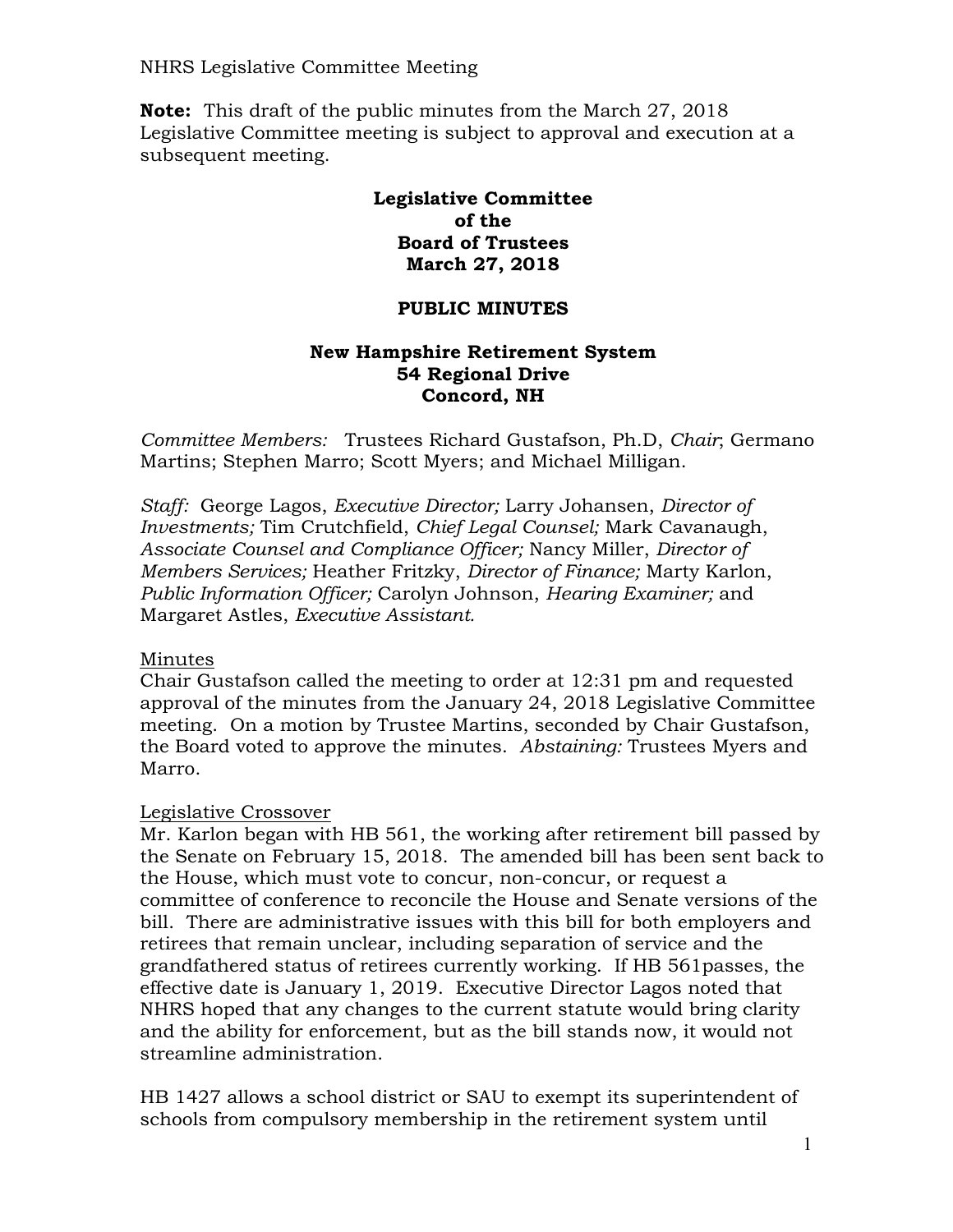### NHRS Legislative Committee Meeting

December 31, 2018. Mr. Karlon reported that the Senate ED&A Committee held a public hearing on this bill on March 21, 2018.

HB 1603 requires that one NHRS public member of the Independent Investment Committee (IIC) be an active member appointed from nominations provided by NH public employee labor organizations. Mr. Karlon noted that former IIC Chair Harold Janeway spoke to this matter at the IIC meeting on March 23, 2018 and the IIC will be sending a letter in opposition to the bill. Executive Director Lagos noted that the Board has not taken a position on this bill noting that the decision on whether or not to take action would depend upon whether the subject of the bill was seen as a matter of public policy, in which case it would be reserved to the plan sponsor, or involved a fiduciary duty issue, in which case the Trustees could take a position if they deemed it appropriate..

Following a discussion, on a motion by Trustee Marro, seconded by Trustee Myers, the Legislative Committee voted to recommend to the full Board that it support of the IIC's opposition to HB 1603. The vote passed 4-1 with Trustee Martins voting in opposition.

HB 1748 allowing part-time judges in the circuit court to retire and collect a pension under the provisions of RSA 100-A and elect senior active or judicial referee status, was killed in the House.

HB 1754 which would establish a state retirement plan, structured as a defined contribution plan for new public employees who begin service on or after July 1, 2019, was also killed in the House.

HB 1756 would grant a one-time \$500 allowance to certain retirees. This bill would also create a COLA contingent upon funding. Mr. Karlon noted that this bill was referred to the Senate Finance Committee. He explained that the cost of the \$500 allowance in this bill would be approximately \$10 billion dollars and it would be funded from the State's budget. The COLA, which does not have a specified funding source, would be substantially more expensive, he noted.

HB 1757, as amended, would modify the Group I pension benefit formula for members eligible to retire before age 65 and grant a new "post retirement payment" to future Group I retirees. Mr. Karlon explained that the House tabled this bill on March 15, 2018 with no further action expected.

HB 1805 would establish a study committee for level dollar amortization of the retirement system's unfunded actuarial accrued liability and increase NHRS Trustee terms from 2 to 3 years. Mr. Karlon reported that on March 8, 2018, the House referred HB 1805 to the Senate ED&A Committee.